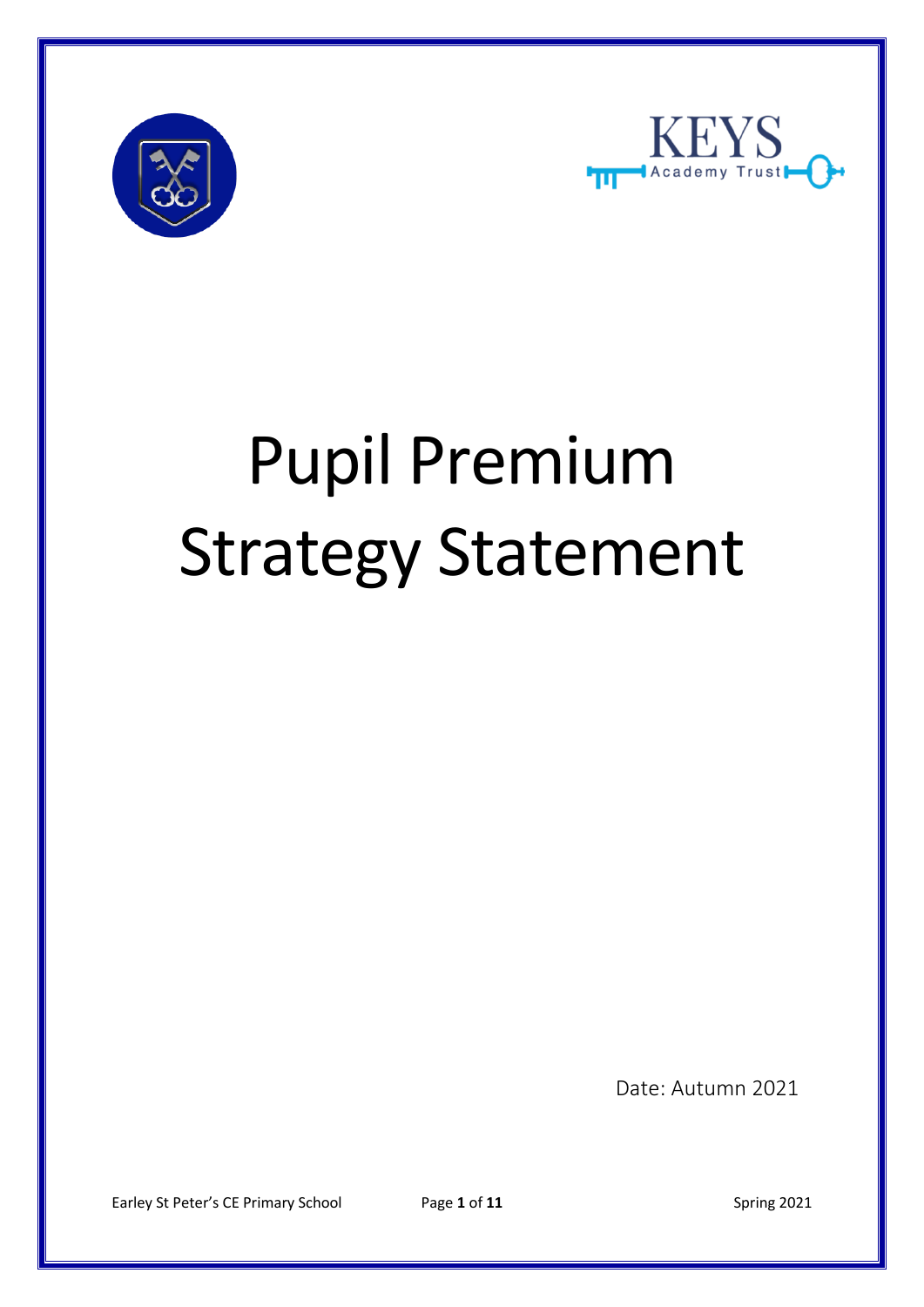## **Pupil premium strategy statement**

This statement details our school's use of pupil premium (and recovery premium for the 2021 to 2022 academic year) funding to help improve the attainment of our disadvantaged pupils.

It outlines our pupil premium strategy, how we intend to spend the funding in this academic year and the effect that last year's spending of pupil premium had within our school.

#### **School overview**

| <b>Detail</b>                                                                                                | Data                            |
|--------------------------------------------------------------------------------------------------------------|---------------------------------|
| School name                                                                                                  | Earley St Peter's CE<br>Primary |
| Number of pupils in school                                                                                   | 484 (514 incl. Nursery)         |
| Proportion (%) of pupil premium eligible pupils                                                              | 12% (58)                        |
| Academic year/years that our current pupil premium<br>strategy plan covers (3 year plans are<br>recommended) | 2021-22                         |
| Date this statement was published                                                                            | November 2021                   |
| Date on which it will be reviewed                                                                            | September 2022                  |
| Statement authorised by                                                                                      | <b>Hester Wooller</b>           |
| Pupil premium lead                                                                                           | <b>Martyn Bisset</b>            |
| Governor / Trustee lead                                                                                      | <b>Clare Ferris</b>             |

#### **Funding overview**

| <b>Detail</b>                                                                                                                       | <b>Amount</b> |
|-------------------------------------------------------------------------------------------------------------------------------------|---------------|
| Pupil premium funding allocation this academic year                                                                                 | £64,560       |
| Recovery premium funding allocation this academic year                                                                              | £6,380        |
| Pupil premium funding carried forward from previous<br>years (enter £0 if not applicable)                                           | £0            |
| Total budget for this academic year                                                                                                 | £70,940       |
| If your school is an academy in a trust that pools this<br>funding, state the amount available to your school this<br>academic year |               |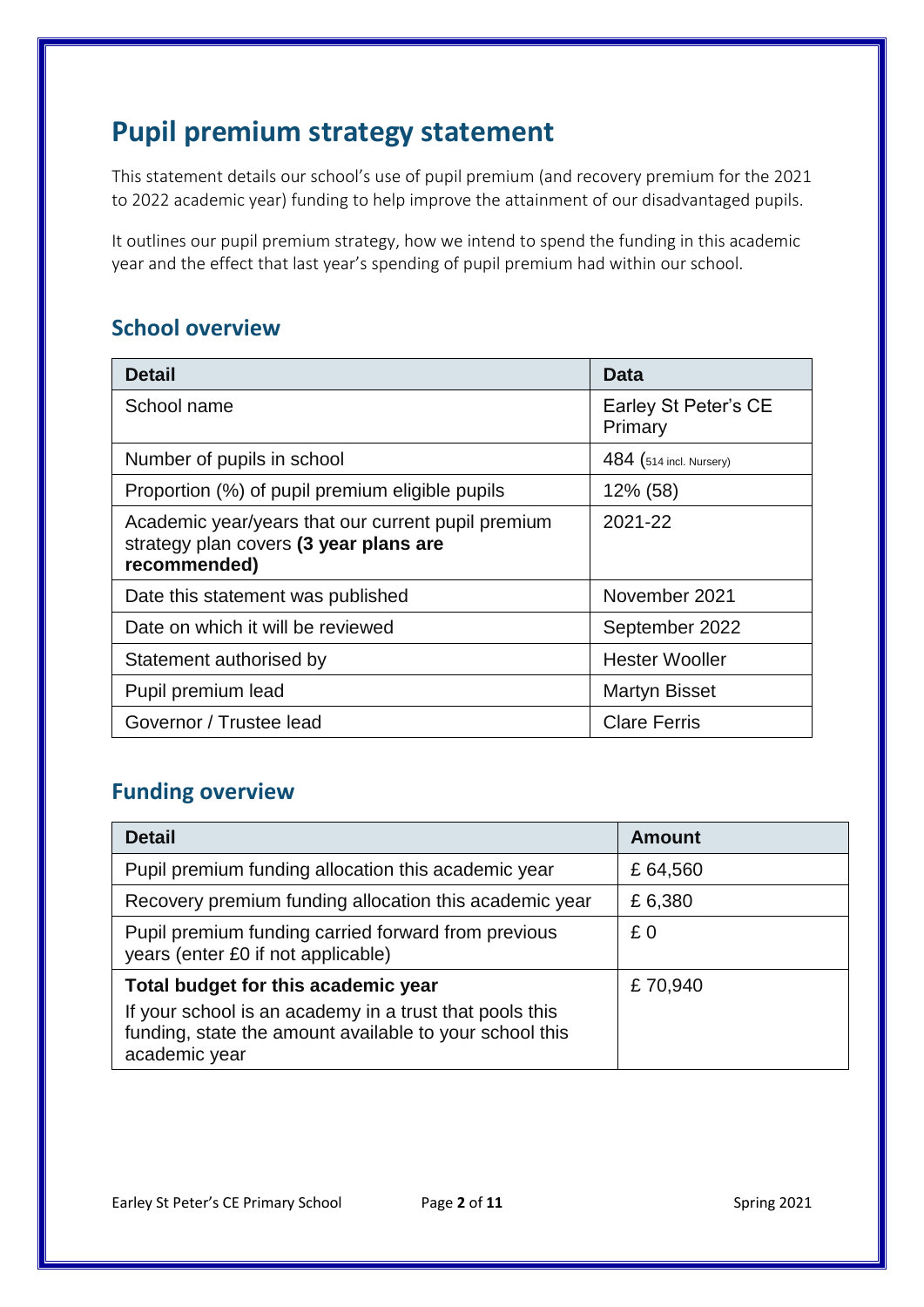## **Part A: Pupil premium strategy plan**

#### **Statement of intent**

As an inclusive school, we want to see all our pupils thrive as successful learners socially and academically through high quality teaching. Our ultimate goal is that no child is left behind socially, or academically because of disadvantage. Through our vision we seek to create the conditions for our pupils to be the best they can be through removing low expectations, raising lifelong aspirations and focus on removing barriers to learning and achieving excellence.

Our Pupil Premium Plan aims to address the main barriers our children face and through rigorous tracking, careful planning and targeted support and intervention, provide all children the access and opportunities to enjoy academic success.

Our ultimate objectives are to:

Remove barriers to learning created by poverty, family circumstance and background

Narrow the attainment gaps between disadvantaged pupils and their non-disadvantaged counterparts both within school and nationally

Ensure ALL pupils are able to read fluently and with good understanding to enable them to access the breadth of the curriculum

Develop confidence in their ability to communicate effectively in a wide range of contexts

Enable pupils to look after their social and emotional wellbeing and to develop resilience.

Access a wide range of opportunities to develop their knowledge and understanding of the world

Key Principles:

We will ensure that effective teaching, learning and assessment meets the needs of all pupils through the rigorous analysis of data. Class teachers will identify through the class pupil premium plan specific intervention and support for individual pupils which will be reviewed at least termly. Alongside academic support, we will ensure that those pupils who have social, emotional and mental health needs will access high quality provision from appropriately trained adults.

#### **Challenges**

This details the key challenges to achievement that we have identified among our disadvantaged pupils.

| <b>Challenge</b><br>number | Detail of challenge                                                                             |
|----------------------------|-------------------------------------------------------------------------------------------------|
|                            | Negative impact on progress caused by low attendance and<br>subsequent disruptions to learning. |

Earley St Peter's CE Primary School Page 3 of 11 Spring 2021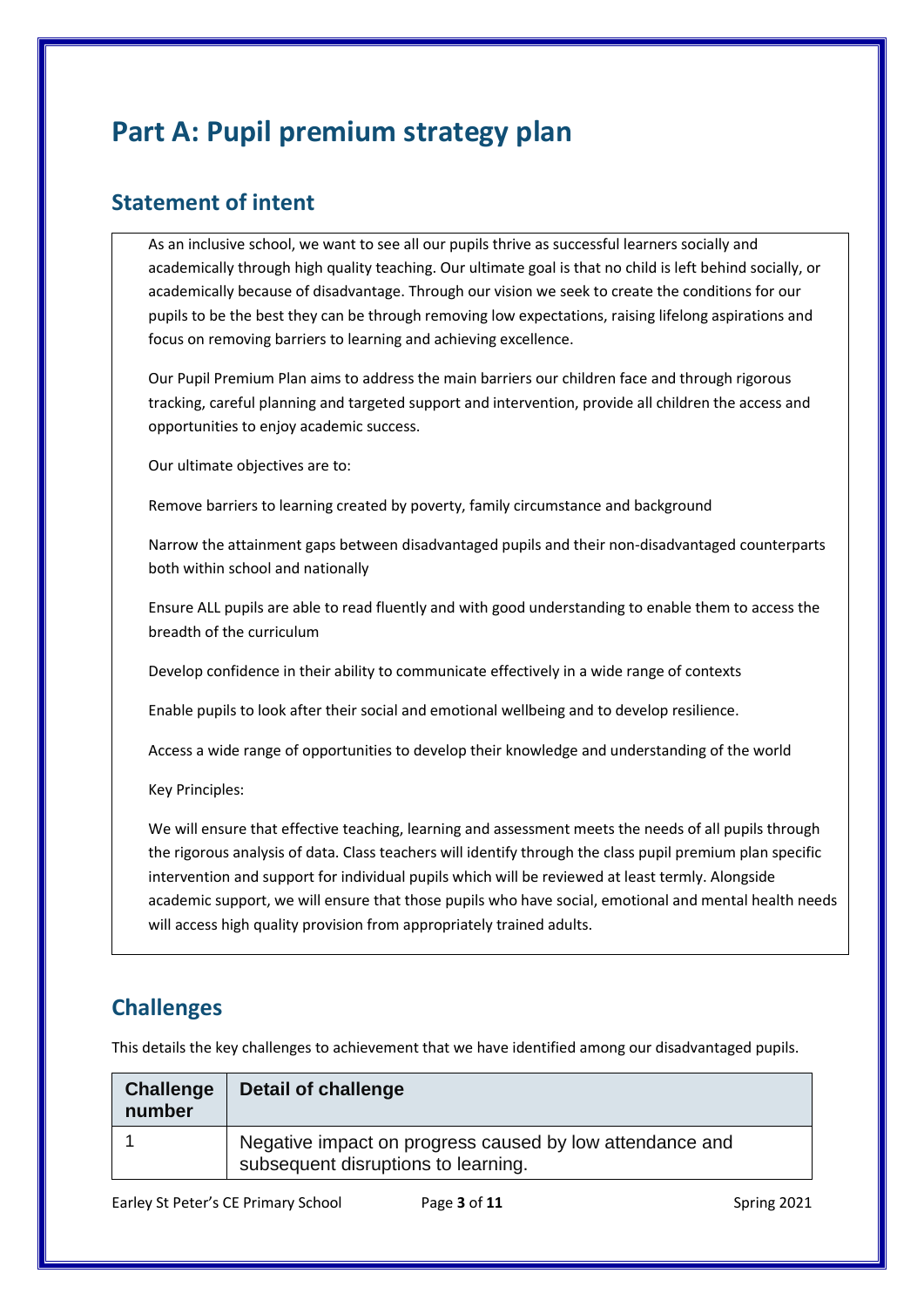|   | Insufficient progress for key cohorts: e.g. current Y6, current Y5                     |
|---|----------------------------------------------------------------------------------------|
|   | Significant knowledge gaps around key skills in English and Maths                      |
|   | High nurture needs due to high levels of social, emotional and<br>mental health issues |
|   | To increase opportunities to increase cultural capital and raise<br>aspirations        |
| 6 | To increase parental engagement and offer strategies to support at<br>home             |

#### **Intended outcomes**

This explains the outcomes we are aiming for **by the end of our current strategy plan**, and how we will measure whether they have been achieved.

| <b>Intended outcome</b>                                                                            | <b>Success criteria</b>                                                                                                                                                                                                               |
|----------------------------------------------------------------------------------------------------|---------------------------------------------------------------------------------------------------------------------------------------------------------------------------------------------------------------------------------------|
| Improve attendance levels of pupil<br>premium pupils                                               | Persistent absences reduced for Pupil<br>Premium pupils to be in line with<br>national averages.                                                                                                                                      |
|                                                                                                    | Pupil Premium pupils will meet, or<br>exceed, attendance percentages in<br>line with national averages.                                                                                                                               |
|                                                                                                    | Increased parental engagement<br>through support given by the school's<br><b>Parent Support Link</b>                                                                                                                                  |
| Improve pupil progress and outcomes<br>for all and especially for key cohorts.                     | Pupil Premium pupils to make at least<br>good progress in reading, writing and<br>maths, in line with school benchmarks.                                                                                                              |
| Improve literacy and numeracy levels<br>so that pupils are able to access the<br>whole curriculum. | 90% of pupil premium pupils reading<br>at, or above their chronological reading<br>age by the end of KS2. Pupil Premium<br>pupils to make at least good progress<br>in reading, writing and maths, in line<br>with school benchmarks. |
| Provide meaningful support to pupils<br>experiencing Social Emotional Mental<br>Health issues.     | Positive engagement with nurture<br>programmes led by PSL/Inclusion<br>Leader                                                                                                                                                         |
|                                                                                                    | All pupils identified as SEMH<br>completed assessment using Social<br>and Emotional Support Assessment<br>tool                                                                                                                        |
|                                                                                                    | Interventions show impact through<br>engagement in learning.                                                                                                                                                                          |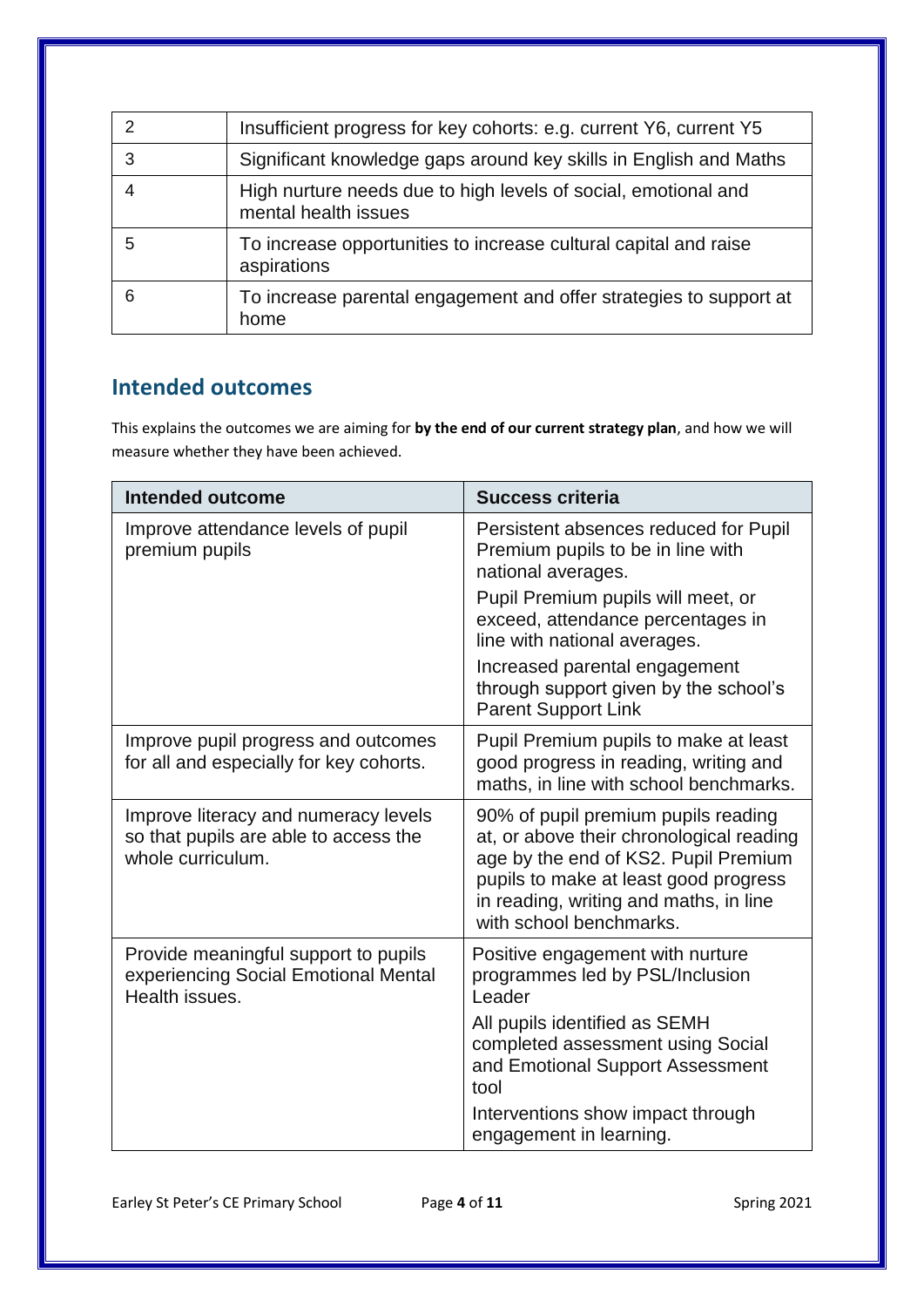| Cultivate opportunities for enhancing<br>'cultural capital' through enrichment<br>and experience.              | Curriculum reviewed to ensure pupils<br>have access to a range of meaningful<br>experiences that enrich their<br>understanding of content taught |
|----------------------------------------------------------------------------------------------------------------|--------------------------------------------------------------------------------------------------------------------------------------------------|
|                                                                                                                | Reading spine established to support<br>development of substantive knowledge<br>across the humanities                                            |
|                                                                                                                | Prioritised places are available on trips<br>for PP learners to ensure fair access.                                                              |
|                                                                                                                | Monitoring of extra-curricular activity<br>attendance by PP pupils.                                                                              |
|                                                                                                                | Activity leads are aware of the need to<br>promote PP attendance and<br>promote/invite/prioritise PP learners.                                   |
| Parents/carers of PP pupils are<br>engaged in school, aware of their<br>child's learning and understand how to | The attendance of PP parents/carers at<br>Parents' Evenings is at or above that of<br>non-disadvantaged learners.                                |
| support their child.                                                                                           | Parent / carers surveys show<br>engagement and satisfaction with<br>school and school life.                                                      |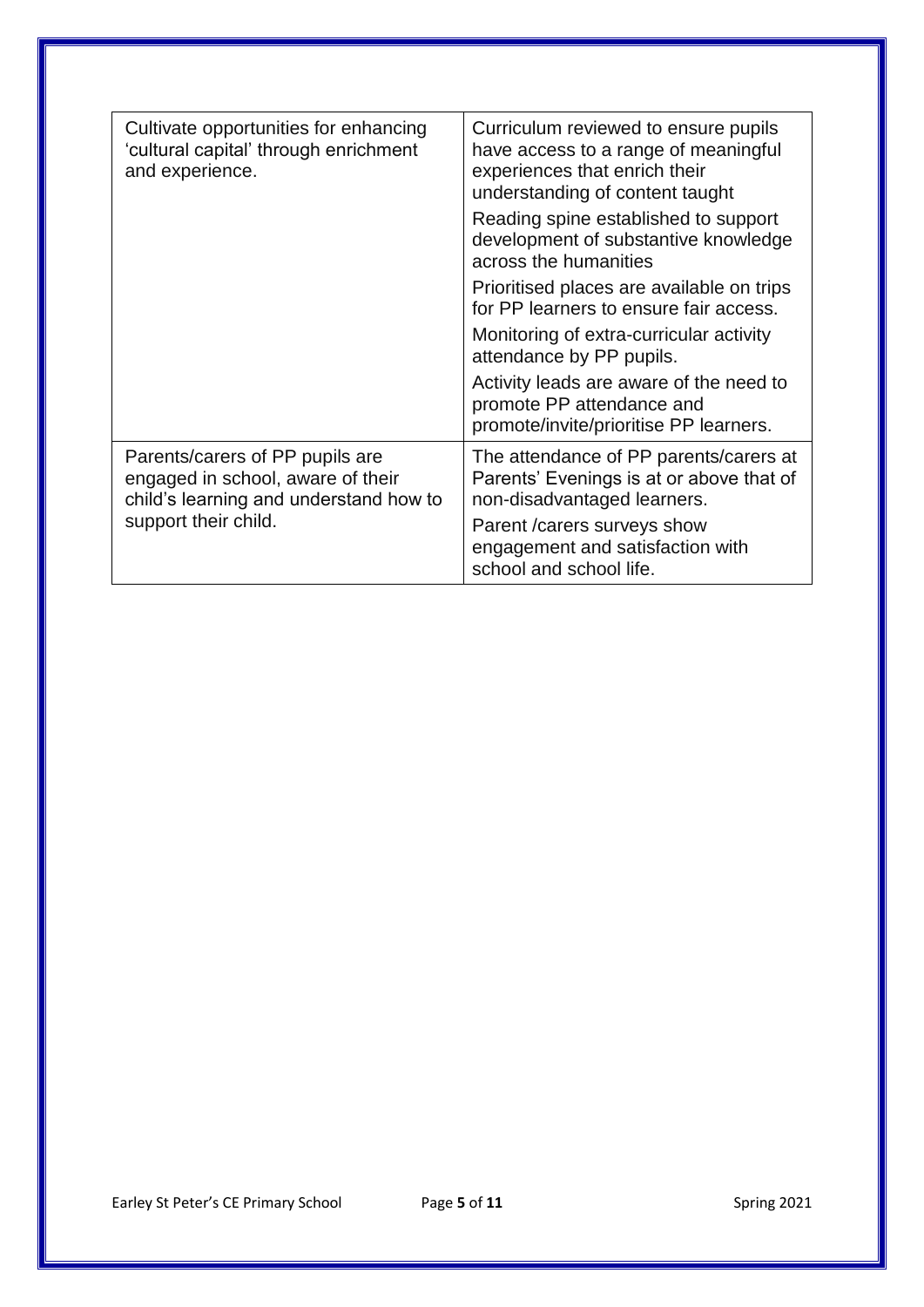#### **Activity in this academic year**

This details how we intend to spend our pupil premium (and recovery premium funding) **this academic year** to address the challenges listed above.

### **Teaching (for example, CPD, recruitment and retention)**

Budgeted cost: £ 27, 060

| <b>Activity</b>                                                                                                                                                                                                                                 | <b>Evidence that supports this</b><br>approach                                                                                                                                                                                                                                                                                                                                                                                                                                                                                                                                       | <b>Challenge</b><br>number(s)<br>addressed |
|-------------------------------------------------------------------------------------------------------------------------------------------------------------------------------------------------------------------------------------------------|--------------------------------------------------------------------------------------------------------------------------------------------------------------------------------------------------------------------------------------------------------------------------------------------------------------------------------------------------------------------------------------------------------------------------------------------------------------------------------------------------------------------------------------------------------------------------------------|--------------------------------------------|
| Staff to monitor<br>progress of PP<br>pupils carefully and<br>report on this<br>through regular<br>progress meetings<br>with senior leaders.<br>Progress to be<br>accelerated for<br>identified pupils.                                         | "Clear systems for Pupil Progress<br>meetings/ Ensure Pupil Progress<br>meetings focus on the skills that<br>individual children need" - Paul<br>Ainsworth                                                                                                                                                                                                                                                                                                                                                                                                                           | 2, 3                                       |
| Teaching and<br>Learning focus on<br>evidence-based<br>strategies to support<br><b>Quality First</b><br>Teaching.<br>Pre-teaching to be<br>used when possible<br>with a vocabulary<br>focus.<br><b>Teach and test</b><br>academic<br>vocabulary | "Worked-out examples allow<br>students to focus on the specific<br>steps that can solve the problems<br>and thus reduce the cognitive load<br>on their working memory."- Tom<br>Sherrington "Rosenshine's<br>Principles in Action"<br>Beck identified three tiers of<br>words, and 90% of words are only<br>encountered in books. We need to<br>ensure all pupils understand these<br>Tier 2 words (written but not<br>spoken) Vocabulary is a<br>significant predictor of attainment<br>by age 7 there is a 4000 word gap<br>between lower class and middle<br>class. - Beck et al. | 2, 3, 5                                    |
| <b>SES Assessment</b><br>tool online to be<br>aquired and staff<br>training on how to<br>use the resources.<br>Earley St Peter's CE Primary School                                                                                              | "An inclusive school removes<br>barriers to learning and<br>participation, provides an<br>education that is appropriate to<br>pupils' needs, and promotes high<br>standards and the fulfilment of<br>potential for all pupils" - EEF SEN<br>Page 6 of 11                                                                                                                                                                                                                                                                                                                             | 4<br>Spring 2021                           |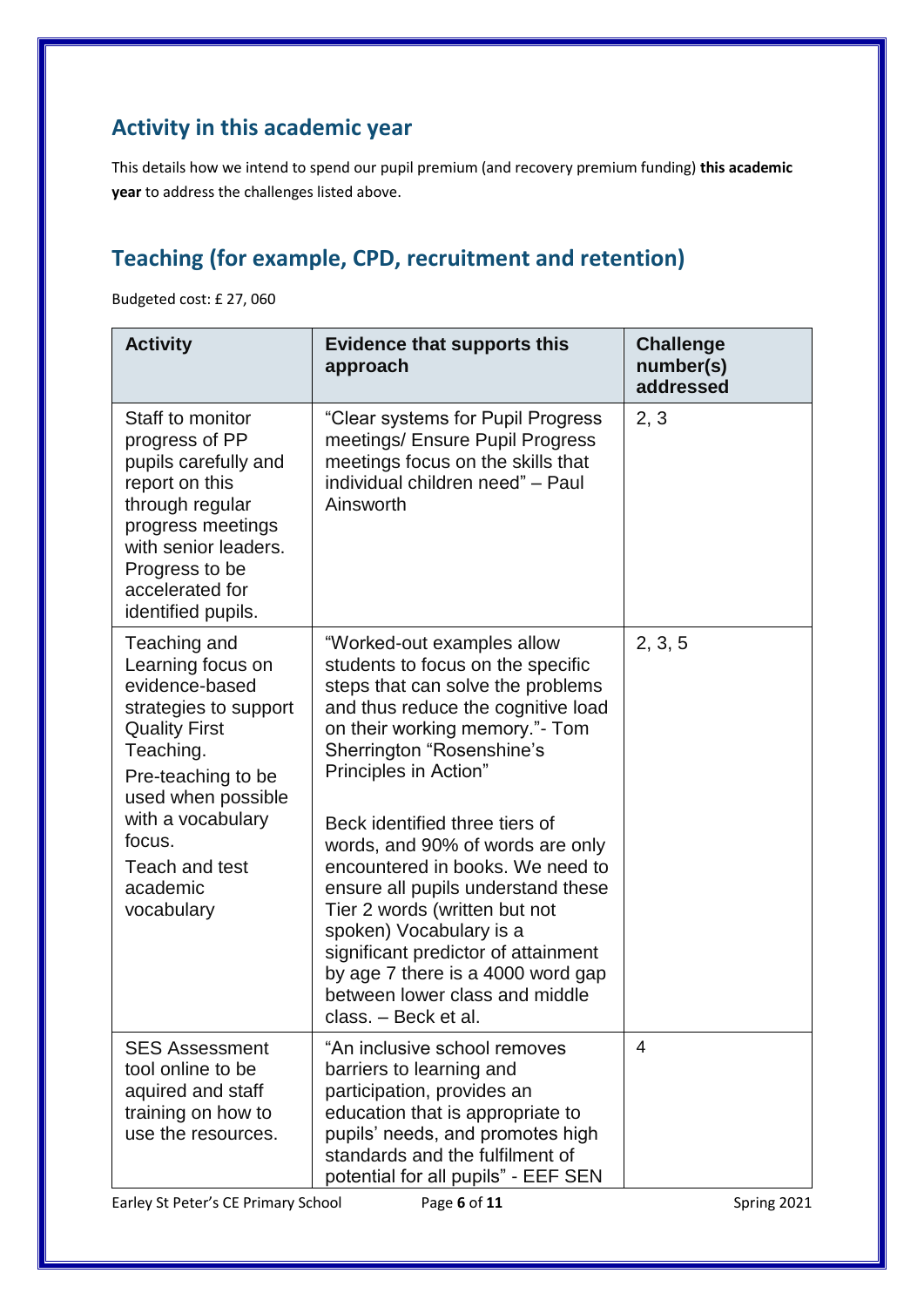| Assessments to be<br>carried out on<br>relevant PP pupils to<br>ensure well-being is<br>carefully monitored.                                                                                               | in Mainstream Schools,<br>recommendation 1 – Create a<br>positive and supportive<br>environment for all pupils without<br>exception.                                                                             |         |
|------------------------------------------------------------------------------------------------------------------------------------------------------------------------------------------------------------|------------------------------------------------------------------------------------------------------------------------------------------------------------------------------------------------------------------|---------|
| Ensure all relevant<br>staff (including new<br>staff) have received<br>training to deliver the<br>new phonics scheme<br>- Essential Letters<br>and Sounds.<br>Phonics to continue<br>in Y3 as appropriate. | <b>EEF Teaching and Learning</b><br>toolkit suggests +5 months<br>progress for the systematic<br>teaching of phonics (over the<br>course of 1 academic year).                                                    | 2, 3, 5 |
| Speech and<br>language screening<br>(Speech link) and<br>provision.                                                                                                                                        |                                                                                                                                                                                                                  |         |
| Whole staff training<br>on Oracy and<br>Vocabulary. Staff to<br>focus on oracy and<br>identify possible<br>barriers for children.                                                                          | <b>EEF Teaching and Learning</b><br>toolkit suggests +6 months<br>progress through the<br>implementation of Oracy<br>interventions (over the course of 1<br>academic year).                                      | 2, 3, 5 |
| Purchasing high<br>quality texts linked to<br>school curriculum<br>breadth to enhance<br>substantive<br>knowledge and<br>cultural capital                                                                  | There is a growing body of<br>evidence which illustrates the<br>importance of reading for pleasure<br>for both educational purposes as<br>well as personal development<br>(cited in Clark and Rumbold,<br>2006). | 3, 5    |
|                                                                                                                                                                                                            | Reading enjoyment has been<br>reported as more important for<br>children's educational success<br>than their family's socio-economic<br>status (OECD, 2002).                                                     |         |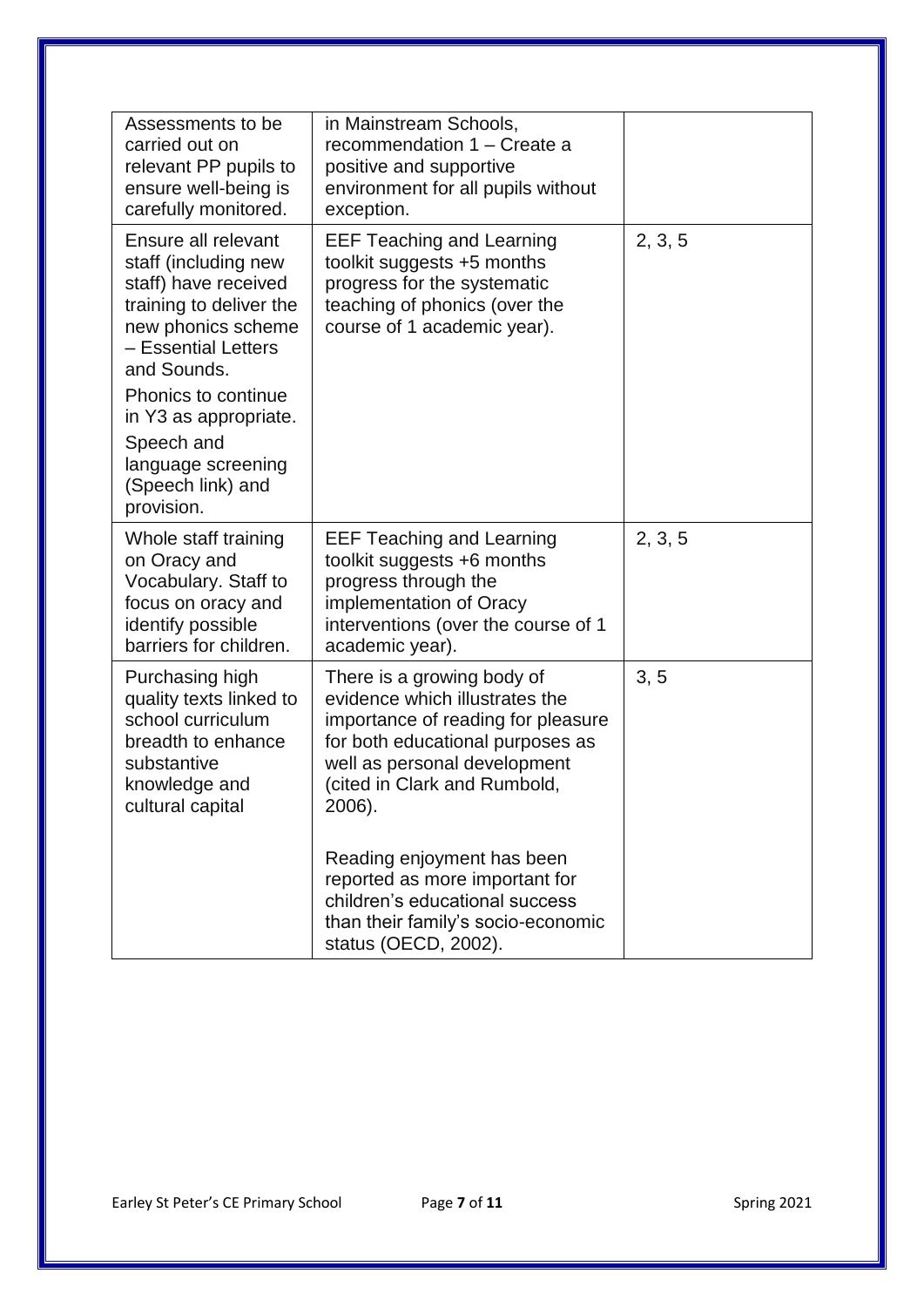#### **Targeted academic support (for example, tutoring, one-to-one support structured interventions)**

Budgeted cost: £ 16, 380

| <b>Activity</b>                                                                                                                                                                       | <b>Evidence that supports this</b><br>approach                                                                                                                                                                                                                                                                                                                                   | <b>Challenge</b><br>number(s)<br>addressed |
|---------------------------------------------------------------------------------------------------------------------------------------------------------------------------------------|----------------------------------------------------------------------------------------------------------------------------------------------------------------------------------------------------------------------------------------------------------------------------------------------------------------------------------------------------------------------------------|--------------------------------------------|
| Establish small class<br>group reading<br>interventions for<br>disadvantaged pupils<br>falling behind age<br>related expectations<br>with teacher.                                    | The EEF Teaching and Learning<br>toolkit suggests that teaching<br>assistant interventions can<br>provide up to +4 months progress                                                                                                                                                                                                                                               | 2, 3                                       |
| Use of additional<br>adult to provide<br>support in reading<br>for Year 5/6 pupils<br>who may have fallen<br>behind.                                                                  | The EEF Teaching and Learning<br>toolkit suggests that 1:1 tuition<br>can provide up to $+5$ months<br>progress                                                                                                                                                                                                                                                                  | 2, 3                                       |
| Establish small year<br>group maths<br>interventions for<br>Year 6 pupils to<br>enable 'catch up' on<br>maths curriculum<br>using tutors and<br>school staff.                         | The EEF Teaching and Learning<br>toolkit suggests that teaching<br>assistant interventions can<br>provide up to +4 months progress                                                                                                                                                                                                                                               | 2, 3                                       |
| Nurture groups and<br>individual sessions<br>carried out to provide<br>support and<br>development of<br>personal, social and<br>positive behaviour<br>skills to identified<br>pupils. | "An inclusive school removes<br>barriers to learning and<br>participation, provides an<br>education that is appropriate to<br>pupils' needs, and promotes high<br>standards and the fulfilment of<br>potential for all pupils" - EEF SEN<br>in Mainstream Schools,<br>recommendation 1 - Create a<br>positive and supportive<br>environment for all pupils without<br>exception. | 4                                          |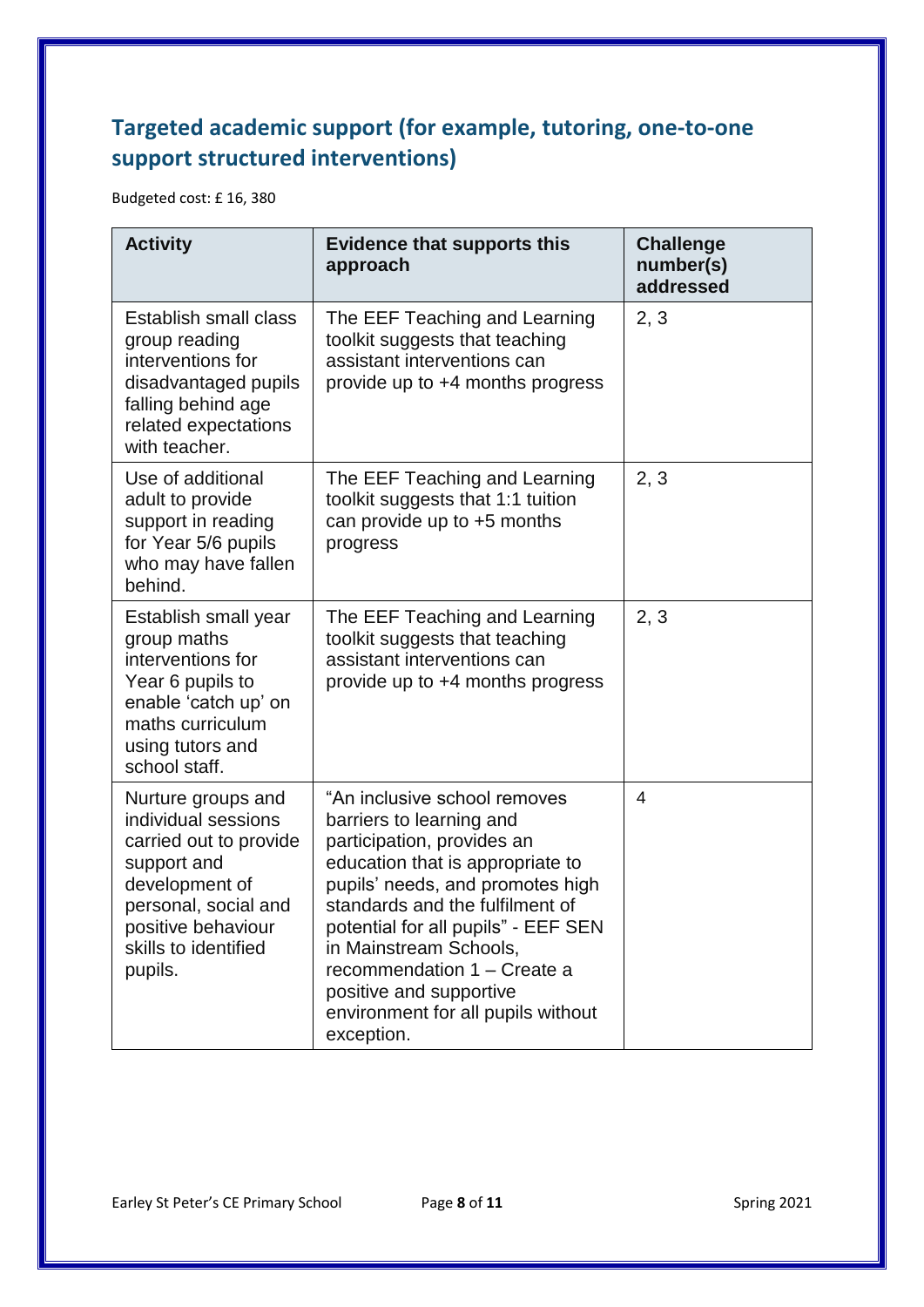#### **Wider strategies (for example, related to attendance, behaviour, wellbeing)**

| <b>Budgeted cost: £</b><br>29, 500 Activity                                                                                                                                                                                                                                                                                                  | <b>Evidence that supports this</b><br>approach                                                                                                                                                                                                                                                                                                                                   | <b>Challenge</b><br>number(s)<br>addressed |
|----------------------------------------------------------------------------------------------------------------------------------------------------------------------------------------------------------------------------------------------------------------------------------------------------------------------------------------------|----------------------------------------------------------------------------------------------------------------------------------------------------------------------------------------------------------------------------------------------------------------------------------------------------------------------------------------------------------------------------------|--------------------------------------------|
| Deploy staff (PSL,<br>SLT, support staff) to<br>positively reinforce<br>attitude to learning.                                                                                                                                                                                                                                                | EEF Toolkit - +3 months progress<br>for behaviour interventions and<br>this will also benefit all pupils in<br>the classroom due to purposeful<br>learning environment                                                                                                                                                                                                           | $\overline{4}$                             |
| Ensure all identified<br>PP students with<br>poor attendance to<br>school have access<br>to key staff including<br><b>Educational Welfare</b><br>Officer and PSL.<br>Improve family home<br>school liaison and<br>relationships by<br>supporting potential<br>attendance barriers<br>such as uniform and<br>support starts to<br>school day. | <b>EEF Toolkit Parental Engagement</b><br>suggests +3 months progress.                                                                                                                                                                                                                                                                                                           | 1, 6                                       |
| <b>SES Assessments to</b><br>be carried out to<br>ensure well-being is<br>carefully monitored.                                                                                                                                                                                                                                               | "An inclusive school removes<br>barriers to learning and<br>participation, provides an<br>education that is appropriate to<br>pupils' needs, and promotes high<br>standards and the fulfilment of<br>potential for all pupils" - EEF SEN<br>in Mainstream Schools,<br>recommendation 1 – Create a<br>positive and supportive<br>environment for all pupils without<br>exception. | 2, 4, 6                                    |
| Financial support for<br>curriculum<br>enrichment activities<br>and school<br>residential visits to<br>PGL Liddington and<br>Rhos Y Gwaliau as<br>well as other                                                                                                                                                                              | Removing potential barriers to<br>participation increases attendance<br>- Barriers to Learning for<br>Disadvantaged Groups, Jodie<br>Pennacchia                                                                                                                                                                                                                                  | 5, 6                                       |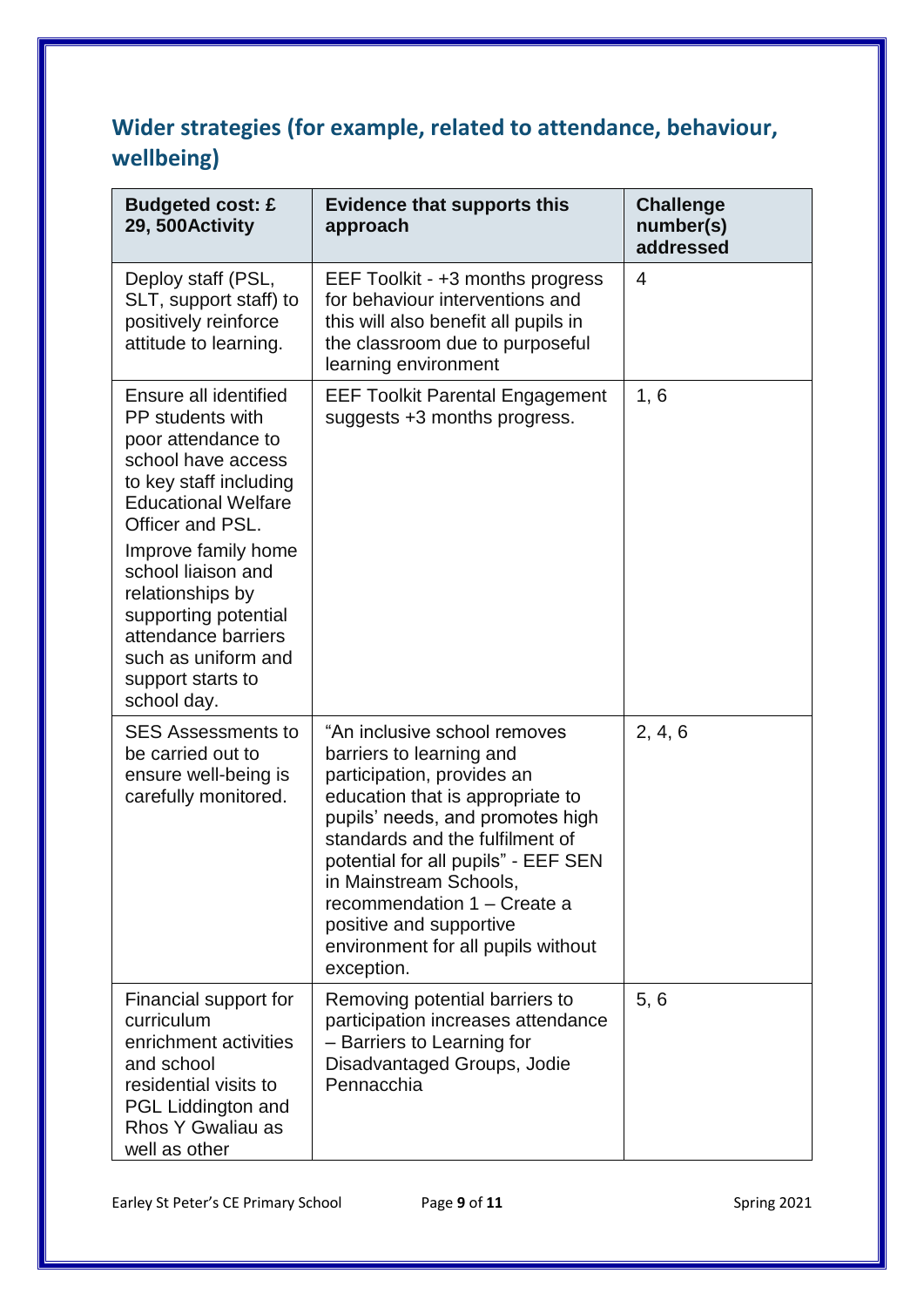| educational day<br>visits.<br>Access to a<br>lunchtime school<br>club where children<br>receive support from<br>a teacher with their<br>weekly home<br>learning tasks or<br>coaching in social<br>skills.                                                                                                                                                   |                                                                                                                                                      |      |
|-------------------------------------------------------------------------------------------------------------------------------------------------------------------------------------------------------------------------------------------------------------------------------------------------------------------------------------------------------------|------------------------------------------------------------------------------------------------------------------------------------------------------|------|
| Funds available for<br>additional targeted<br>funding identified by<br>class teachers and<br>approved by leaders<br>(especially linked to<br>arts participation).<br>This could include<br>trip support,<br>participation in<br>cultural experiences,<br>extra tuition, clubs<br>and resources<br>needed for school.<br>Reviewed on an<br>individual basis. | Removing potential barriers to<br>participation increases attendance<br>- Barriers to Learning for<br>Disadvantaged Groups, Jodie<br>Pennacchia      | 5, 6 |
| Parent workshops<br>designed to support<br>pupils learning at<br>home (with a specific<br>focus on reading,<br>maths and writing)                                                                                                                                                                                                                           | Positive parental engagement can<br>support pupil progress and<br>attendance - Barriers to Learning<br>for Disadvantaged Groups, Jodie<br>Pennacchia | 3, 6 |

#### **Total budgeted cost: £** 72, 940